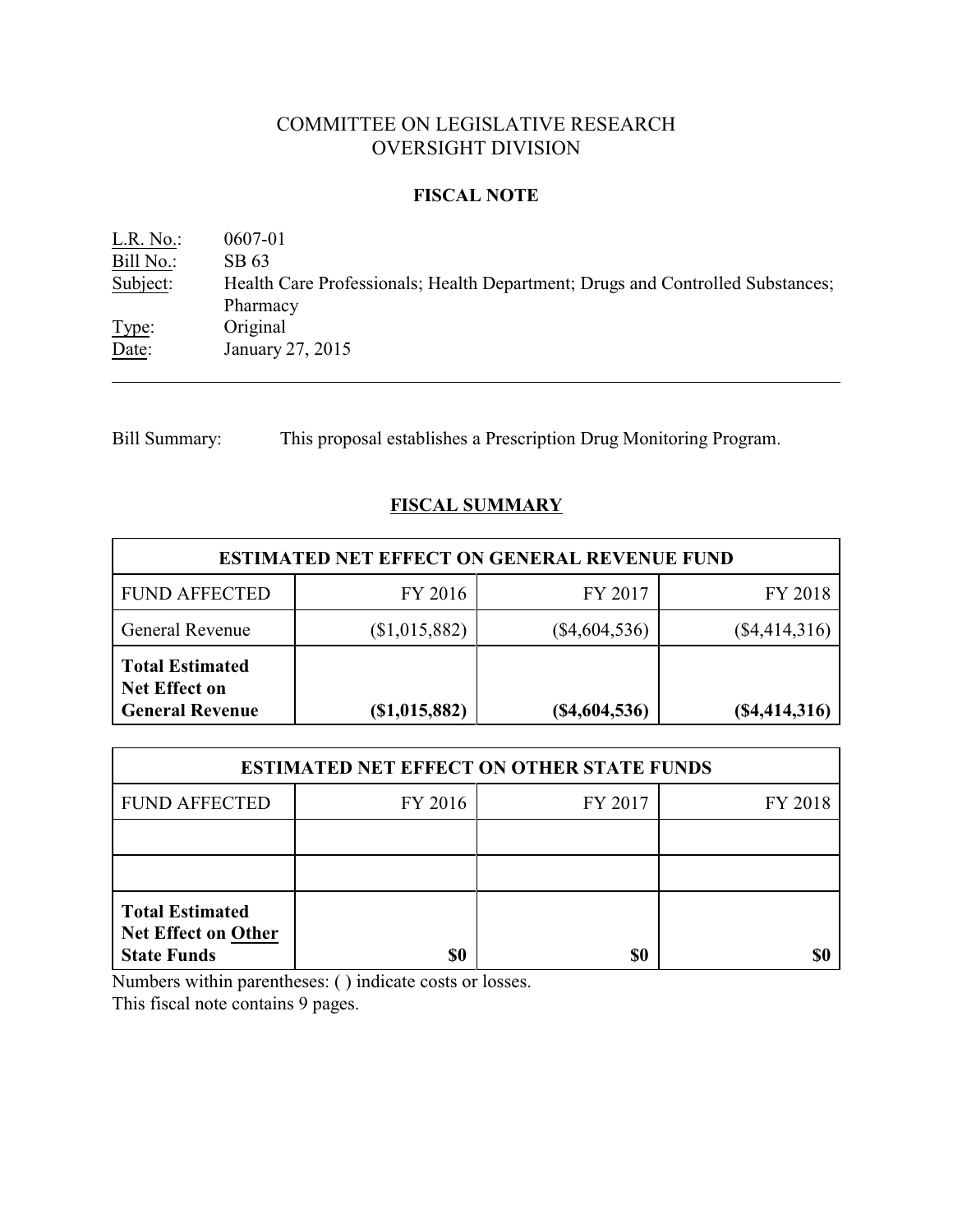L.R. No. 0607-01 Bill No. SB 63 Page 2 of 9 January 27, 2015

| <b>ESTIMATED NET EFFECT ON FEDERAL FUNDS</b>                        |         |         |         |  |  |
|---------------------------------------------------------------------|---------|---------|---------|--|--|
| <b>FUND AFFECTED</b>                                                | FY 2016 | FY 2017 | FY 2018 |  |  |
|                                                                     |         |         |         |  |  |
|                                                                     |         |         |         |  |  |
| <b>Total Estimated</b><br>Net Effect on All<br><b>Federal Funds</b> | \$0     | \$0     |         |  |  |

| <b>ESTIMATED NET EFFECT ON FULL TIME EQUIVALENT (FTE)</b>    |         |         |         |  |  |
|--------------------------------------------------------------|---------|---------|---------|--|--|
| <b>FUND AFFECTED</b>                                         | FY 2016 | FY 2017 | FY 2018 |  |  |
| General Revenue                                              |         | 22      |         |  |  |
|                                                              |         |         |         |  |  |
| <b>Total Estimated</b><br><b>Net Effect on</b><br><b>FTE</b> |         | 22      |         |  |  |

 $\boxtimes$  Estimated Net Effect (expenditures or reduced revenues) expected to exceed \$100,000 in any of the three fiscal years after implementation of the act.

| <b>ESTIMATED NET EFFECT ON LOCAL FUNDS</b>            |  |  |  |  |  |
|-------------------------------------------------------|--|--|--|--|--|
| FY 2016<br>FY 2017<br><b>FUND AFFECTED</b><br>FY 2018 |  |  |  |  |  |
| \$0<br>\$0<br>\$0<br><b>Local Government</b>          |  |  |  |  |  |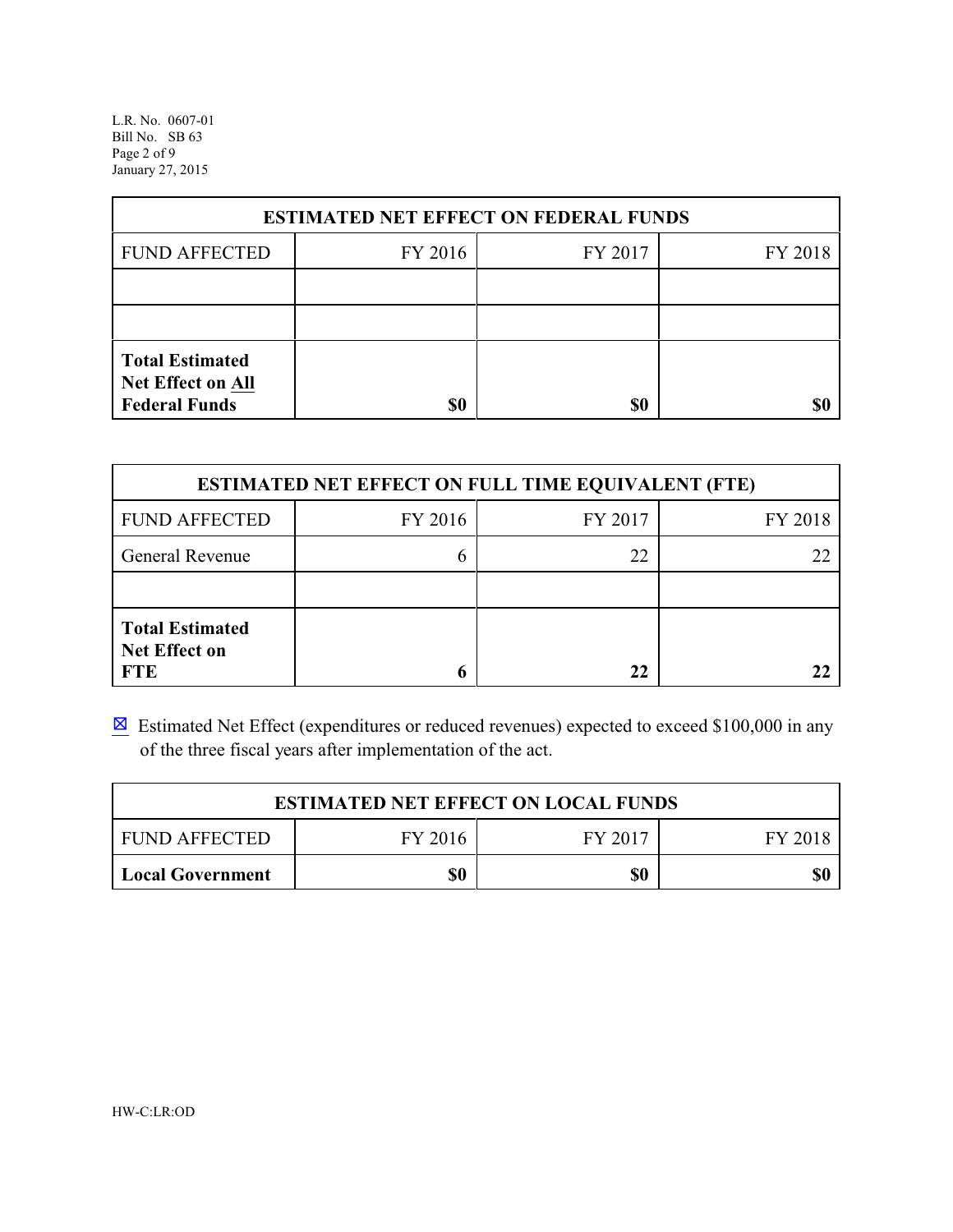L.R. No. 0607-01 Bill No. SB 63 Page 3 of 9 January 27, 2015

### **FISCAL ANALYSIS**

### ASSUMPTION

Officials from the **Department of Health and Senior Services (DHSS)** provide the following information:

#### § 195.453.1 - Grants, Gifts and Donations:

This section of the proposal states, in part:

*"...The funding of the prescription drug monitoring program shall be subject to appropriation. In addition to appropriations from the general assembly, the department may apply for available grants and shall be able to accept other gifts, grants, and donations to develop and maintain the program."*

The DHSS assumes the costs associated with a prescription drug monitoring system will be funded with General Revenue. Also, since the DHSS is not aware of any potential grant funding opportunities at this time, none of the prescription monitoring costs are assumed to be funded by grants. At this time, the DHSS is not aware of any potential gifts for donations or donations for this purpose. Further, the DHSS assumes costs related to a prescription monitoring program would commence in FY 2016.

### §§ 195.450 through 195.465 - Drug Monitoring Program Act:

One Health and Senior Services Manager (\$39,980 annually) will be needed to perform the following duties:

- Draft a Request for Proposal to solicit bids for the required database. Once the contract is awarded, this individual will be needed on an ongoing basis to monitor the database contract and program, maintain ongoing communication with professional organizations regarding compliance with reporting requirements, and other state and local agencies and the public regarding the program;
- Coordinate with investigative management of the Bureau of Narcotics and Dangerous Drugs (BNDD) for enforcement activities and with law enforcement and regulatory agencies of Missouri and other states for sharing data and tracking outcomes;
- Develop rules, policies, and procedures for reporting by dispensers and access to data by authorized parties;
- Provide technical assistance to program participants on matters relating to the program;
- Supervise subordinate staff involved in program implementation;
- Design and prepare reports of program data and review data collected to determine trends;
- Provide required educational programs regarding the Prescription Drug Monitoring Program required in Section 195.468; and
- Develop reports to the General Assembly regarding the pilot project on prescription fraud (Section 195.477).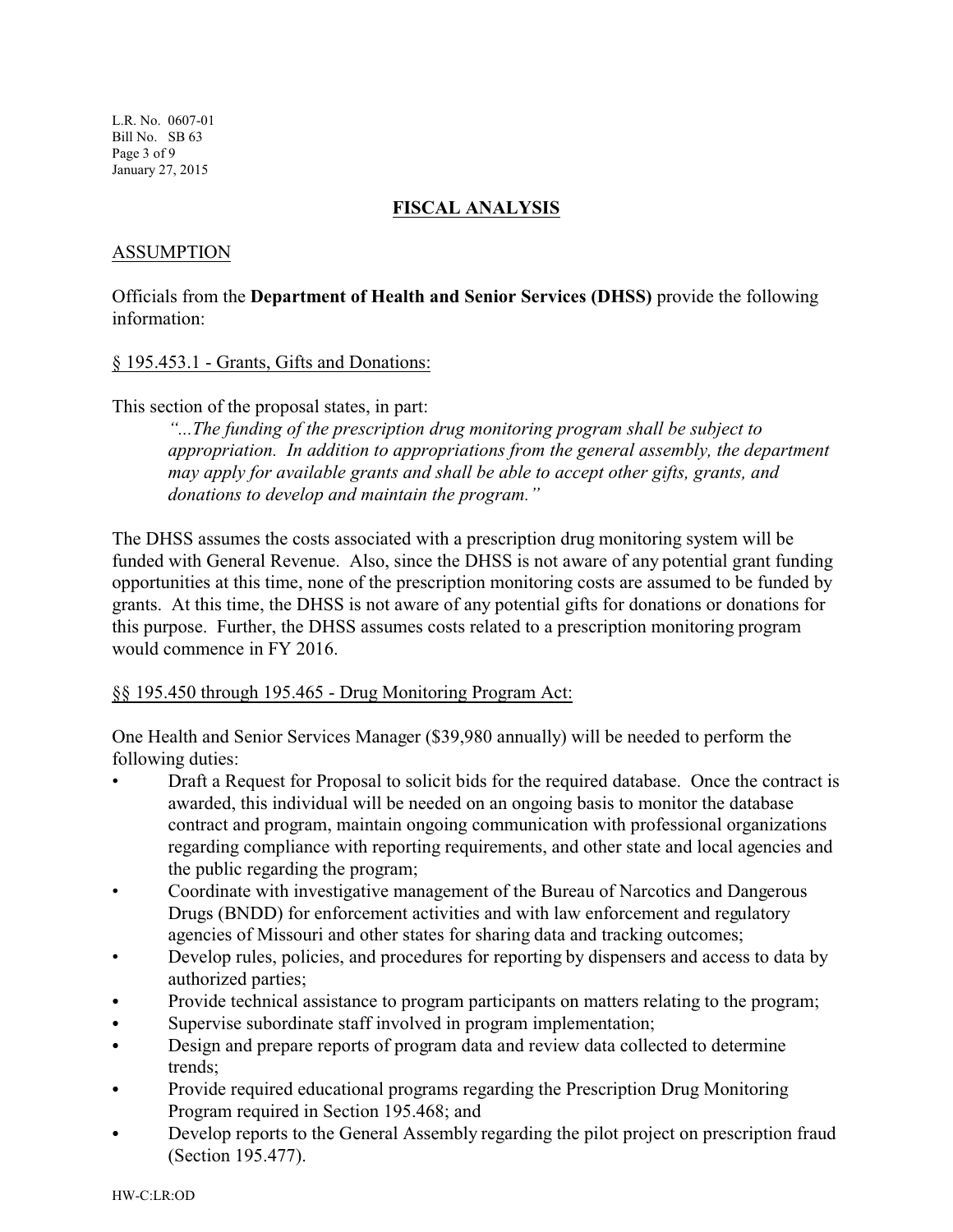L.R. No. 0607-01 Bill No. SB 63 Page 4 of 9 January 27, 2015

# ASSUMPTION (continued)

One Health Program Representative I (\$30,672 annually) will:

- Provide support to the program;
- Respond to inquiries and requests for database reports received;
- Perform coordination of communication with other agencies and the public, and maintenance of memoranda of understanding for data sharing;
- Assist practitioners in obtaining access to the reporting subsystem of the program;
- Generate and e-mail or generate, print, and fax reports as requested by authorized individuals and agencies that cannot access this information via the internet; and
- Respond to telephone inquiries regarding the program and answer the toll-free number established for reporting prescription fraud (Section 195.471).

 $\bullet$ 

One Investigative Manager (\$39,980 annually) will:

- Review database information;
- Assign and supervise investigations;
- Assist the manager in operating the database and supervise investigative staff; and
- Assist the manager in providing the required educational courses (Section 195.468).

The above three positions will be hired as of September 1, 2015.

Three Investigator II positions will be needed to respond to complaints and conduct investigations. These positions are assumed to be telecommuters. These positions will be hired as of January 1, 2016.

Support from the Office of Administration (OA), Information Technology Services Division (ITSD) will be needed for DHSS to establish and maintain an application to monitor the prescribing and dispensing of schedule II, III and IV controlled substances by all professionals licensed to prescribe or dispense such substances in this state. Each dispenser will submit to DHSS, in electronic format, the required information in accordance with transmission standards established by the American Society for Automation in Pharmacy, or any successor organization, and shall report data within every seven days. A paper form alternative must be available for those provided a waiver for electronic submission by DHSS.

Infrastructure costs have been calculated using the FY 2015 SDC (State Data Center) CAP (Cost Allocation Plan) document. ITSD costs assume the use of an application built for the State of Missouri and hosted in the SDC ,as well as three servers to include development, testing and production of the application, with 100gb of disk storage for each. ITSD estimates total IT consultant costs, related expenditures, and on-going expenses to be \$736,201 for FY 2016; \$424,267 for FY 2017; and \$219,307 for FY 2018.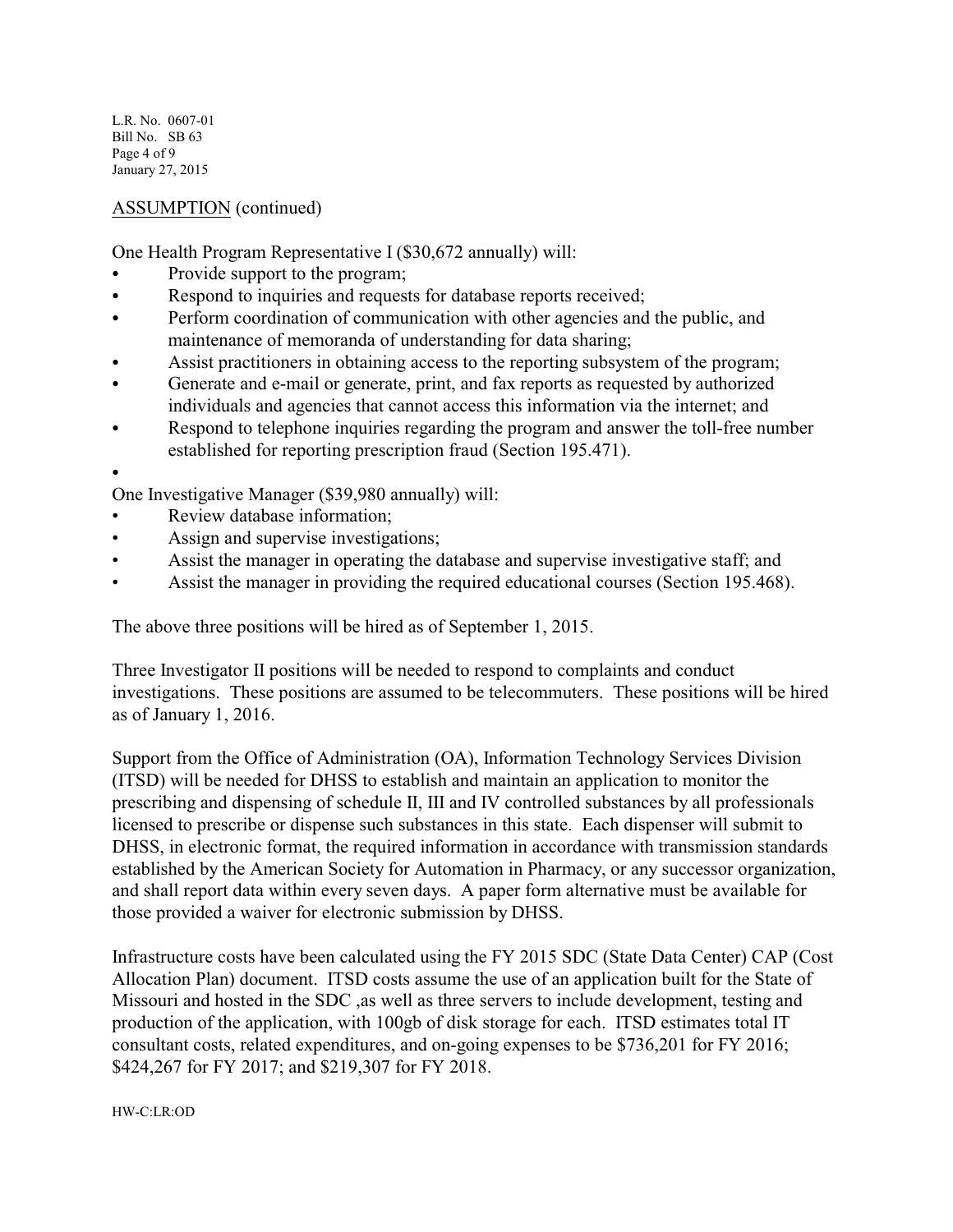L.R. No. 0607-01 Bill No. SB 63 Page 5 of 9 January 27, 2015

# ASSUMPTION (continued)

### §195.453.5 - Dispenser reimbursements

Section 195.453.5 of the proposed legislation requires DHSS to reimburse dispensers for fees and other direct costs of transmitting the required information. For fiscal note purposes DHSS assumes that each of the 25,000 dispensers will invoice quarterly with each invoice averaging \$30. DHSS would, therefore, process 100,000 invoices annually. At \$30 each, total invoicing will equal \$750,000 each quarter.

DHSS would also be required to hire staff in both the Division of Administration (DA) and the Division of Regulation and Licensure (DRL) to process the invoices received from dispensers. DHSS estimates the number of invoices to be 100,000 for FY 2017 and FY 2018. DHSS estimates that each invoice will take 10 minutes to process in the DRL and 10 minutes to process in the DA. Three different job categories will work together as follows to pay an invoice: in DRL, an Office Support Assistant (\$22,932 annually) will take 2  $\frac{1}{2}$  minutes to open the invoice, log it into the tracking system and forward it to the Account Clerk II; an Account Clerk II (\$25,572 annually) will take five minutes to enter the document into SAM II, confirm the account coding and forward to the Accountant I for approval; and the Accountant I (\$30,672 annually) will take 2  $\frac{1}{2}$  minutes to verify the coding and funding availability and approve the document in SAM II. In the DA, an Office Support Assistant will take 2 ½ minutes to open the invoice, log it into the tracking system and forward it to the Account Clerk II; the Account Clerk II will verify the payment documents from DRL for coding and funding accuracy; and the Accountant I will take 2 ½ minutes to apply final approval to the payment. The additional FTE required for invoice processing is as follows:

100,000 invoices X 20 minutes per invoice  $= 2,000,000$  minutes to process invoices. 2,000,000 minutes / 60 minutes per hour = 33,333 hours. 33,333 hours/2,080 = 16.00 FTE:

| Job Title            | Percent of | <b>DRL FTE</b> | DA FTE | Salary | Total     |
|----------------------|------------|----------------|--------|--------|-----------|
|                      | Time       |                |        |        | Annual    |
|                      |            |                |        |        | Salaries  |
| Office Support       | 25         | 2.00           | 2.00   | 22,932 | \$91,728  |
| Assistant            |            |                |        |        |           |
| <b>Account Clerk</b> | 50         | 4.00           | 4.00   | 25,572 | \$204,576 |
|                      |            |                |        |        |           |
| Accountant I         | 25         | 2.00           | 2.00   | 30,672 | \$122,688 |
| Totals               | 100        | 8.00           | 8.00   |        | \$418,992 |

It is assumed these positions will be hired on July 1, 2016.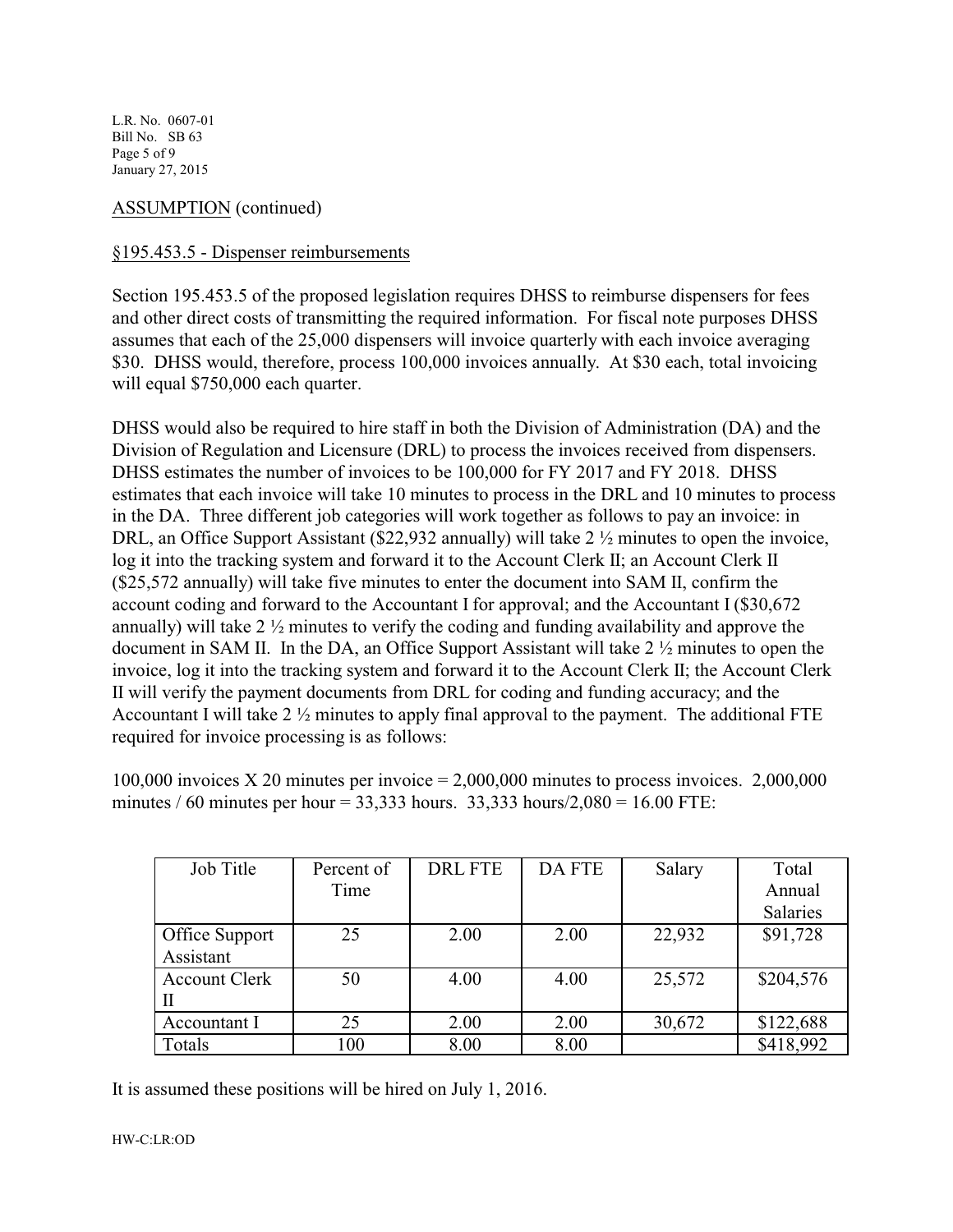L.R. No. 0607-01 Bill No. SB 63 Page 6 of 9 January 27, 2015

### ASSUMPTION (continued)

For the purpose of this proposed legislation, officials from the **Office of State Public Defender (SPD)** cannot assume that existing staff will provide competent, effective representation for any new cases where indigent persons are charged with the proposed new crimes relating to dispensation of pharmaceuticals monitoring.

While the number of new cases (or cases with increased penalties) may be too few or uncertain to request additional funding for this specific bill, the SPD will continue to request sufficient appropriations to provide effective representation in all cases.

**Oversight** assumes the SPD can absorb the additional caseload that may result from this proposal.

Officials from the **Missouri Office of Prosecution Services (MOPS)** assume the proposal will have no measurable fiscal impact on MOPS. The creation of a new crime creates additional responsibilities for county prosecutors which may, in turn, result in additional costs, which are difficult to determine.

**Oversight** assumes the potential responsibilities imposed on county prosecutors as a result of this proposal, will be absorbable within current funding and staffing levels.

Officials from the **Department of Corrections (DOC)** state the penalty provisions for violations, the component of the bill to have potential fiscal impact for DOC, is for a class A misdemeanor. The DOC would not supervise these class A misdemeanor cases.

Officials from the **Department of Mental Health (DMH)** provide that since this bill requires the program to be funded exclusively from grants, gifts and donations, it is assumed that the DMH would have no fiscal impact.

Officials from the **Office of Attorney General** assume any potential costs arising from this proposal can be absorbed with existing resources.

Officials from the **Office of the Secretary of State (SOS)** state many bills considered by the General Assembly include provisions allowing or requiring agencies to submit rules and regulations to implement the act. The SOS is provided with core funding to handle a certain amount of normal activity resulting from each year's legislative session. The fiscal impact for this fiscal note to the SOS for Administrative Rules is less than \$2,500. The SOS recognizes that this is a small amount and does not expect that additional funding would be required to meet these costs. However, the SOS also recognizes that many such bills may be passed by the General Assembly in a given year and that collectively the costs may be in excess of what the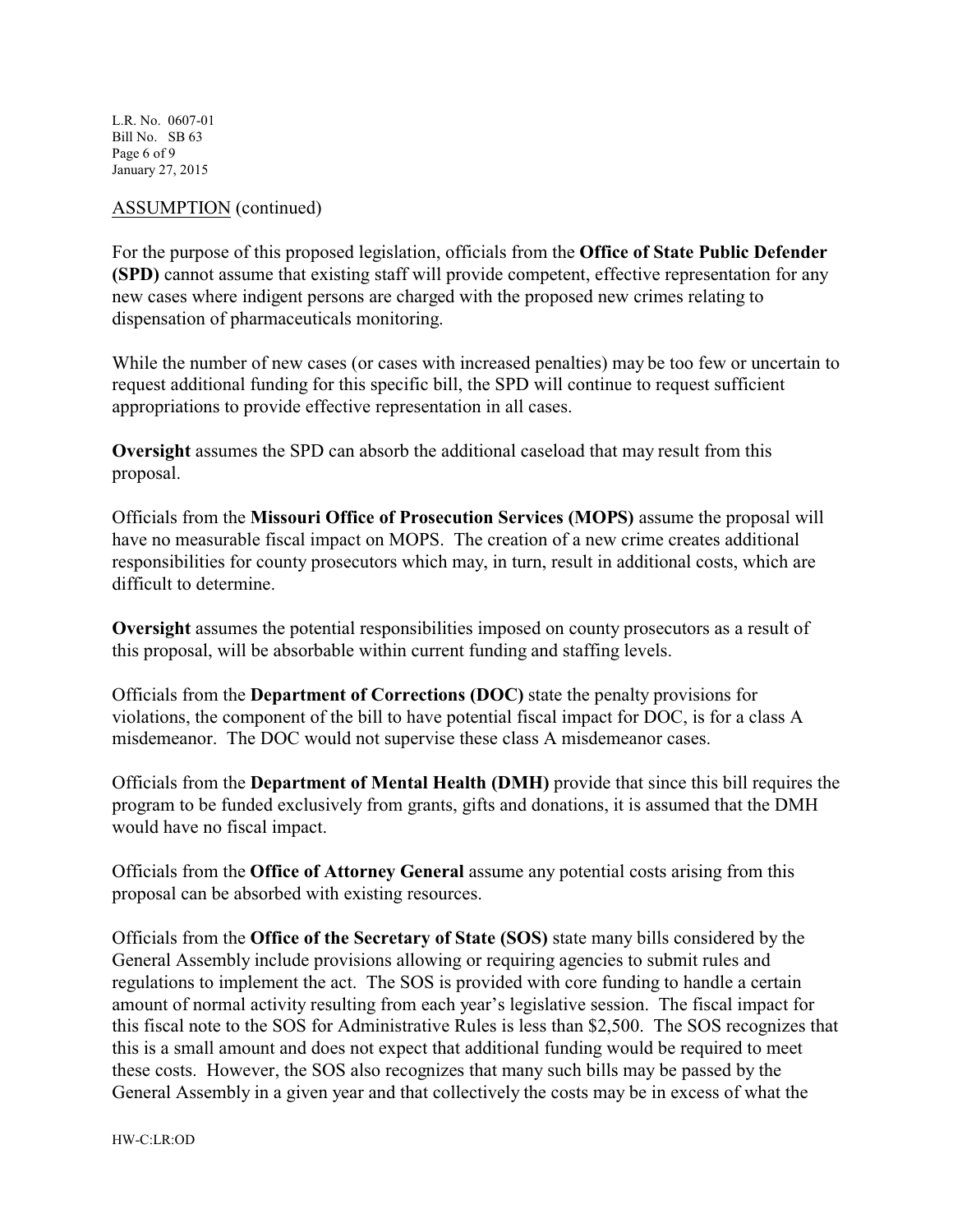L.R. No. 0607-01 Bill No. SB 63 Page 7 of 9 January 27, 2015

#### ASSUMPTION (continued)

office can sustain with the core budget. Therefore, the SOS reserves the right to request funding for the cost of supporting administrative rules requirements should the need arise based on a review of the finally approved bills signed by the governor.

**Oversight** assumes the SOS could absorb the costs of printing and distributing regulations related to this proposal. If multiple bills pass which require the printing and distribution of regulations at substantial costs, the SOS could request funding through the appropriation process.

Officials from the **Department of Insurance, Financial Institutions and Professional Registration**, the **Department of Public Safety - Missouri State Highway Patrol**, the **Department of Social Services**, the **Joint Committee on Administrative Rules** and the **Office of State Courts Administrator** each assume the proposal would not fiscally impact their respective agencies.

| FISCAL IMPACT - State Government         | FY 2016<br>$(10 \text{ Mo.})$ | FY 2017              | FY 2018              |
|------------------------------------------|-------------------------------|----------------------|----------------------|
| <b>GENERAL REVENUE FUND</b>              |                               |                      |                      |
| Costs - DHSS $(\S\S195.450 - 195.465)$   |                               |                      |                      |
| Personal service                         | (\$147,957)                   | $(\$647,564)$        | $(\$654,039)$        |
| Fringe benefits                          | $(\$76,945)$                  | $(\$336,766)$        | $(\$340, 133)$       |
| Equipment and expense                    | $(\$54,779)$                  | (\$195,939)          | $(\$200, 837)$       |
| Dispenser reimbursements $(\S195.453.5)$ | \$0                           | $(\$3,000,000)$      | $(\$3,000,000)$      |
| <b>Total Costs - DHSS</b>                | $(\$279,681)$                 | (\$4,180,269)        | $($ \$4,195,009)     |
| FTE Change - DHSS                        | 6 FTE                         | <b>22 FTE</b>        | <b>22 FTE</b>        |
| Costs - OA-ITSD                          |                               |                      |                      |
| IT consultant fees and on-going          |                               |                      |                      |
| support                                  | $(\$731,916)$                 | $(\$418,997)$        | $(\$213,905)$        |
| Equipment and expense                    | $(\$4,285)$                   | $(\$5,270)$          | (\$5,402)            |
| <b>Total Costs - OA-ITSD</b>             | $(\$736,201)$                 | $(\$424,267)$        | $(\$219,307)$        |
| <b>ESTIMATED NET EFFECT ON THE</b>       |                               |                      |                      |
| <b>GENERAL REVENUE FUND</b>              | <u>(\$1,015,882)</u>          | <u>(\$4,604,536)</u> | <u>(\$4,414,316)</u> |
| Estimated Net FTE Change on the          |                               |                      |                      |
| General Revenue Fund                     | 6 FTE                         | <b>22 FTE</b>        | <b>22 FTE</b>        |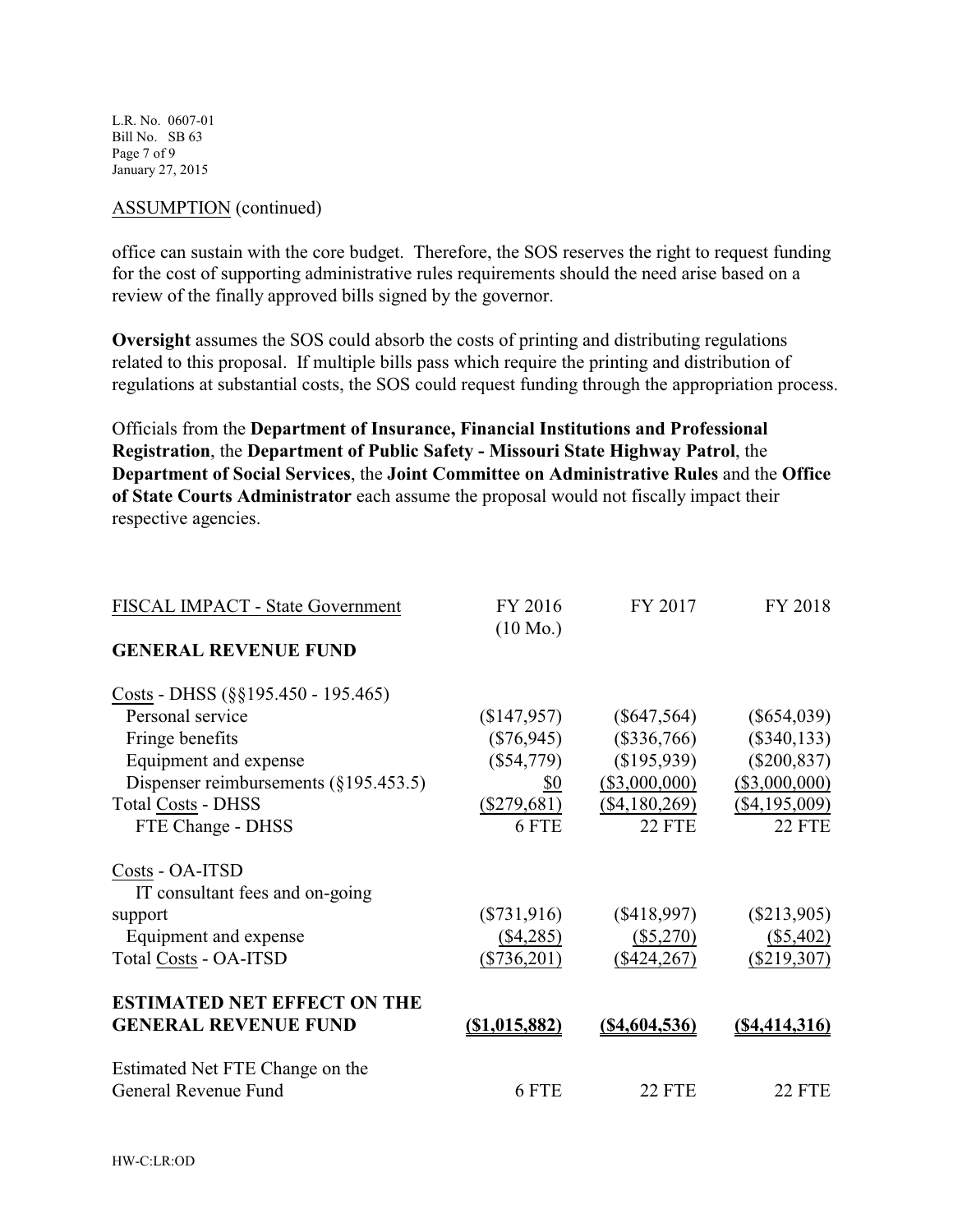L.R. No. 0607-01 Bill No. SB 63 Page 8 of 9 January 27, 2015

| FISCAL IMPACT - Local Government | FY 2016<br>$(10 \text{ Mo.})$ | FY 2017    | FY 2018    |
|----------------------------------|-------------------------------|------------|------------|
|                                  | <u>\$0</u>                    | <u>\$0</u> | <u>\$0</u> |

# FISCAL IMPACT - Small Business

Small business pharmacies and dispensing individual practitioners may have an unknown impact resulting from obtaining computer hardware and software. It addition, these small businesses may have an unknown impact resulting from the time it takes to enter their dispensing information and transmitting it to the data collection location. Although this information is currently maintained and documented by law, this proposal requires the information to be periodically submitted in an approved electronic format.

# FISCAL DESCRIPTION

This proposal establishes the Prescription Drug Monitoring Act. The Department of Health and Senior Services is required to establish and maintain a program to monitor the prescribing and dispensing of all Schedule II through Schedule IV controlled substances by all licensed professionals who prescribe or dispense these substances in Missouri. The provisions of this act shall be subject to appropriations and also may be funded with federal or private moneys.

A dispenser shall electronically submit to the Department information for each prescription and specify the frequency of the submissions. The Department may issue a waiver to a dispenser who is unable to submit the required information electronically. If a waiver is obtained, a dispenser can submit the required information in paper format or by other approved means. The Department shall reimburse each dispenser for the fees of transmitting the information required by this act.

Dispensers who knowingly fail to submit the required information or who knowingly submit incorrect dispensation information shall be guilty of a Class A misdemeanor. Any persons authorized to have dispensation information who knowingly disclose such information or who use it in a manner and for a purpose in violation of the act shall be guilty of a Class A misdemeanor.

The Department shall create and implement an educational course regarding the provisions of this act and, when appropriate, shall work with associations for impaired professionals to ensure the intervention, treatment, and ongoing monitoring of patients who have been identified as being addicted to substances monitored by the act.

This legislation is not federally mandated, will not duplicate any other program, but will require additional capital improvements or rental space.